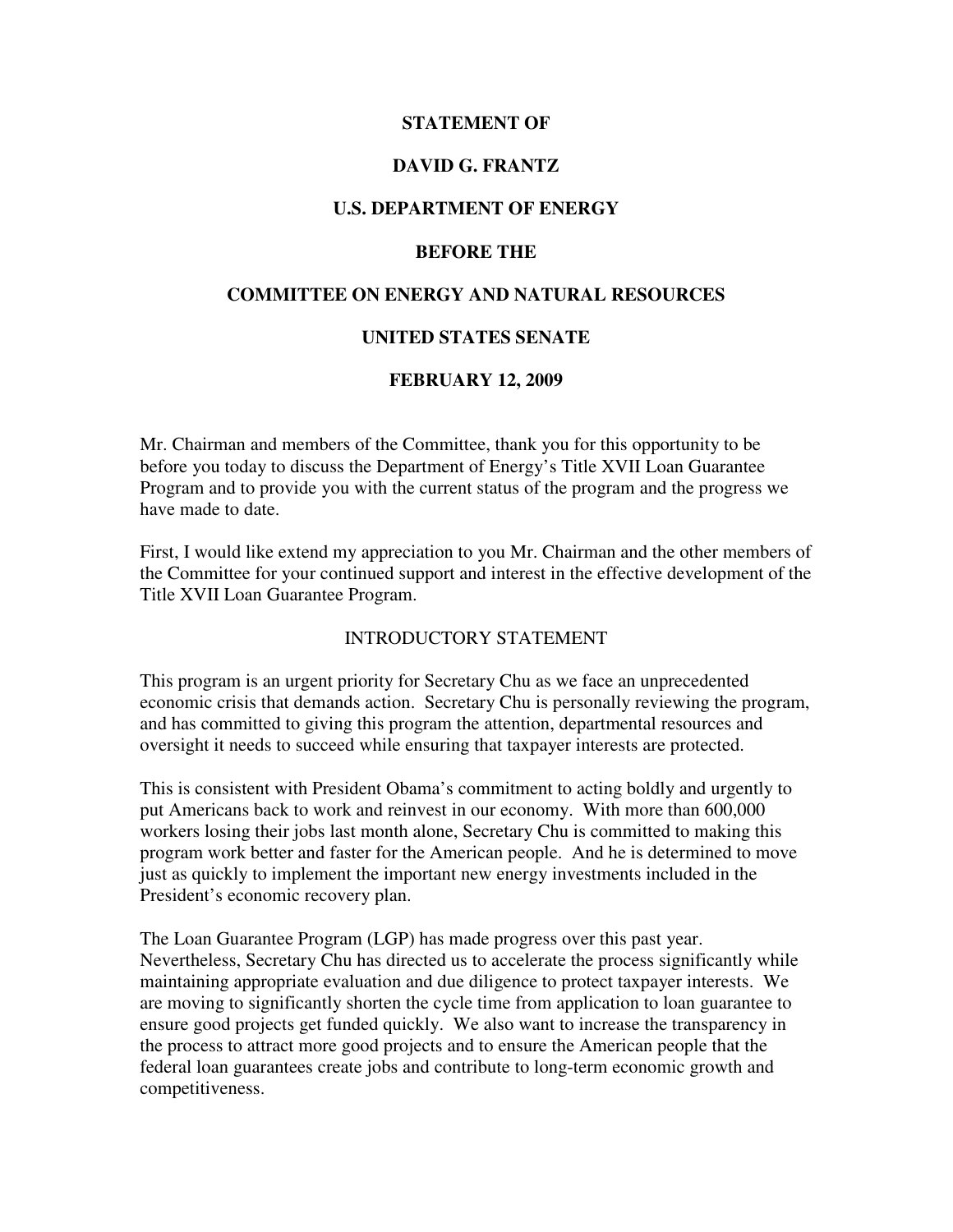One immediate priority for Secretary Chu is automating, simplifying and streamlining the existing application and evaluation systems. There is every reason to believe we can so that we can process loans in less time while still insisting on a high standard of accountability, and protecting taxpayer interests. To make this transformation, Secretary Chu has tasked us to draw on the experience and success of the private sector and other agencies who have administered similar loan guarantees.

Let me quickly review with you the current status of the loan programs. DOE will provide additional information as warranted as we implement the program.

As you well know, the DOE Title XVII Loan Guarantee Program can be divided into five competitive solicitations. The 2006 mixed technologies solicitation closed in November 2008. We are currently evaluating 11 projects for \$4.0 billion in loan authority. Determining which of these projects represents a good federal investment and moving forward to closing on those good projects quickly represents our number one priority. The front-end nuclear power facilities solicitation closed in December 2008. We are currently evaluating two proposals for \$2 billion in loan authority. The first nuclear power facilities solicitation also closed in December 2008. Here we are evaluating 15 proposals for \$18.5 billion in loan guarantee authority. The fossil energy advanced technologies solicitation Part I applications were due on December 22, 2008. We are evaluating eight projects for \$8 billion in loan guarantee authority. The advanced renewables solicitation currently has \$10B in loan guarantee authority and is scheduled to close in February 2009 with the exception of the large scale renewable projects which will close in April 2009. We are putting in place processes to evaluate and fund acceptable projects on an expedited basis, while ensuring that taxpayer interests are protected. To expedite these loans, we are working expeditiously on the credit self-pay process, to reduce the paper work required, to automate the application process. The LGP is also working to expedite the NEPA review for these projects by coordinating with the applicants early in the process to ensure they submit the necessary information which allows for early determinations regarding the level of NEPA review required. We are also dependent on the continuing resolution to fund project evaluation, so we will monitor the upcoming 2009 appropriation action closely.

#### STATUS OF FY 2006 SOLICITATION (DE-PS01-06LG00001)

The LGP issued a solicitation in August 2006 for pre-applications only. The solicitation was issued under a total loan authority for \$4.0 billion which remains available until used. This was done to determine market interest although the program had not yet received an appropriation for standing up the program office or appropriation authority to issue loan guarantees. On February 15, 2007, the Continuing Appropriations Act for 2007 was signed into law. This law provided the final necessary authority, under the Federal Credit Reform Act, for DOE to implement the Program (including administrative expense funding). In this Act, Congress also prohibited DOE from entering into any loan guarantee agreements before program regulations had been published. I was hired shortly thereafter from the Overseas Private Investment Corporation. Two months after I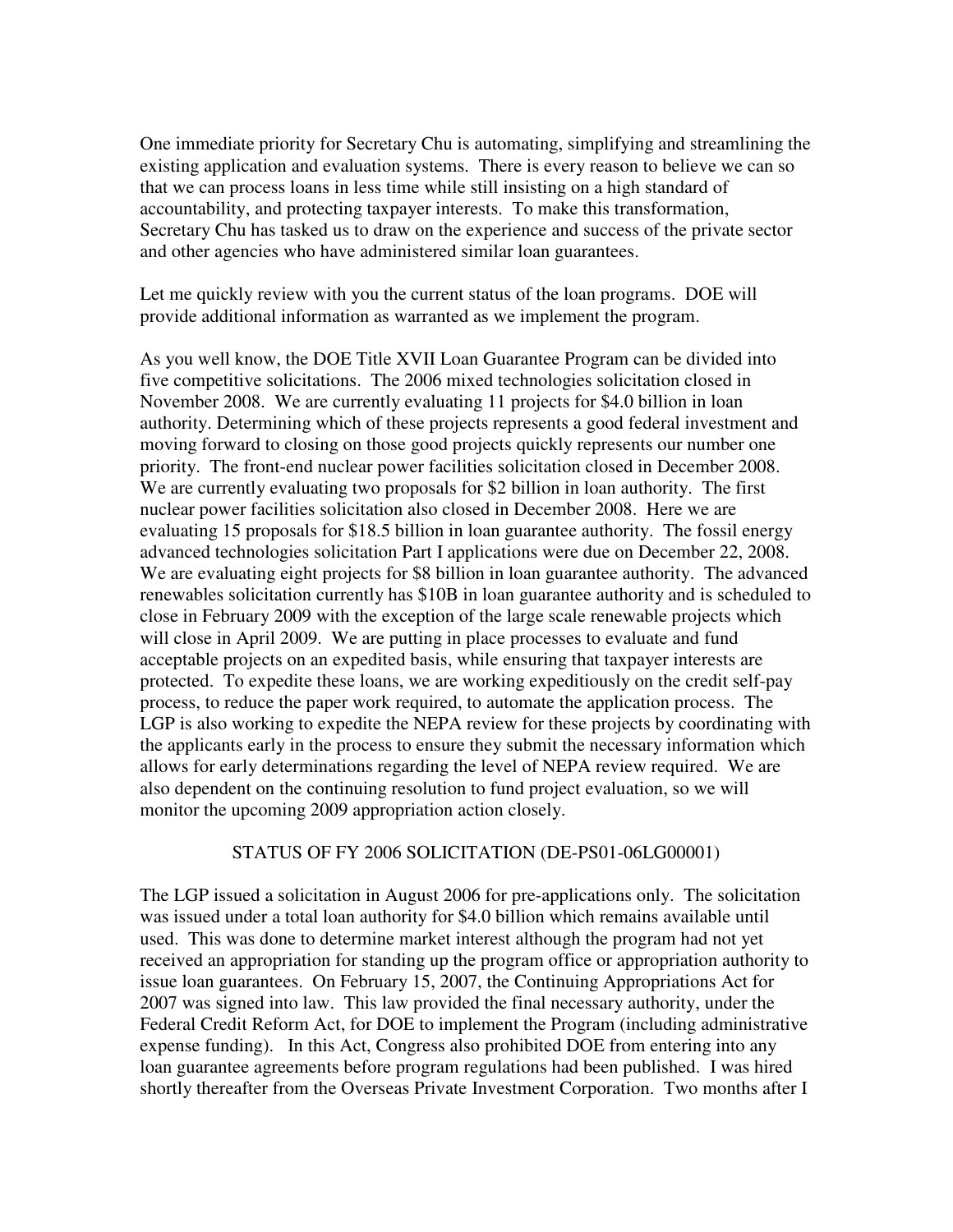arrived, we issued the final rulemaking and selected 16 projects deemed financially and technically qualified from 143 pre-applicants and invited those 16 to submit full applications in accordance with the Final Rule. Consultations were conducted with each applicant to assist in the application requirements as well as policies and procedures to be followed.

Applications from this group of 16 were not immediately forthcoming. Therefore, the LGP was compelled to establish a closing date of November 19, 2008, for submitting completed applications. As of the closing date, the LGP received 11 applications out of the 16 that were invited to apply. These applications represent projects using renewable energy, fossil energy, and energy efficiency and reliability technologies.

To date, the applications have been reviewed for completeness, including NEPA compliance issues, and priority due diligence has commenced on a total of seven projects identified as potential early movers. The LGP is placing the highest priority on these projects through the due diligence and decision process for an ultimate recommendation to the Secretary on these applications this year. Due to the size, complexity, and likelihood of significant environmental effects, the remaining projects require Environmental Impact Statements (EIS) which means the projects would not reach a final decision until 2010.

# FY 2008 SOLICITATIONS

Pursuant to the requirements of the Consolidated Appropriations Act, 2008, the LGP submitted a "FY 2008 Implementation Plan" to the Congressional Appropriations Committees in April 2008, allocating \$38.5 billion loan guarantee authorization consistent with Congress's explanatory statement in report language accompanying the Act and with the President's FY 2009 Budget. This authorization presently expires on September 30, 2009. When the mandated 45 day Congressional review period ended, the LGP issued three solicitations on June 30, 2008 covering (1) nuclear facilities for the "front-end" of the nuclear fuel cycle, (2) nuclear power facilities, and (3) energy efficiency, renewable energy, and advanced transmission and distribution technologies. On September 22, 2008, the LGP issued a subsequent solicitation for advanced fossil energy technologies. Given the complexity of the solicitations, a two part application process was followed to assist clients' responsiveness to the full application requirement as directed in the LGP Final Rule.

Let me briefly review the status of each of these solicitations and applications received to date.

# FRONT-END NUCLEAR POWER FACILITIES SOLICITATION (DE-FOA-0000007)

As of the Part II submission deadline of December 2, 2008 for applications supporting Front-End Nuclear Facility projects, the LGP has received two Part II applications to support two different Front-End Nuclear Facility Projects. The LGP is in the process of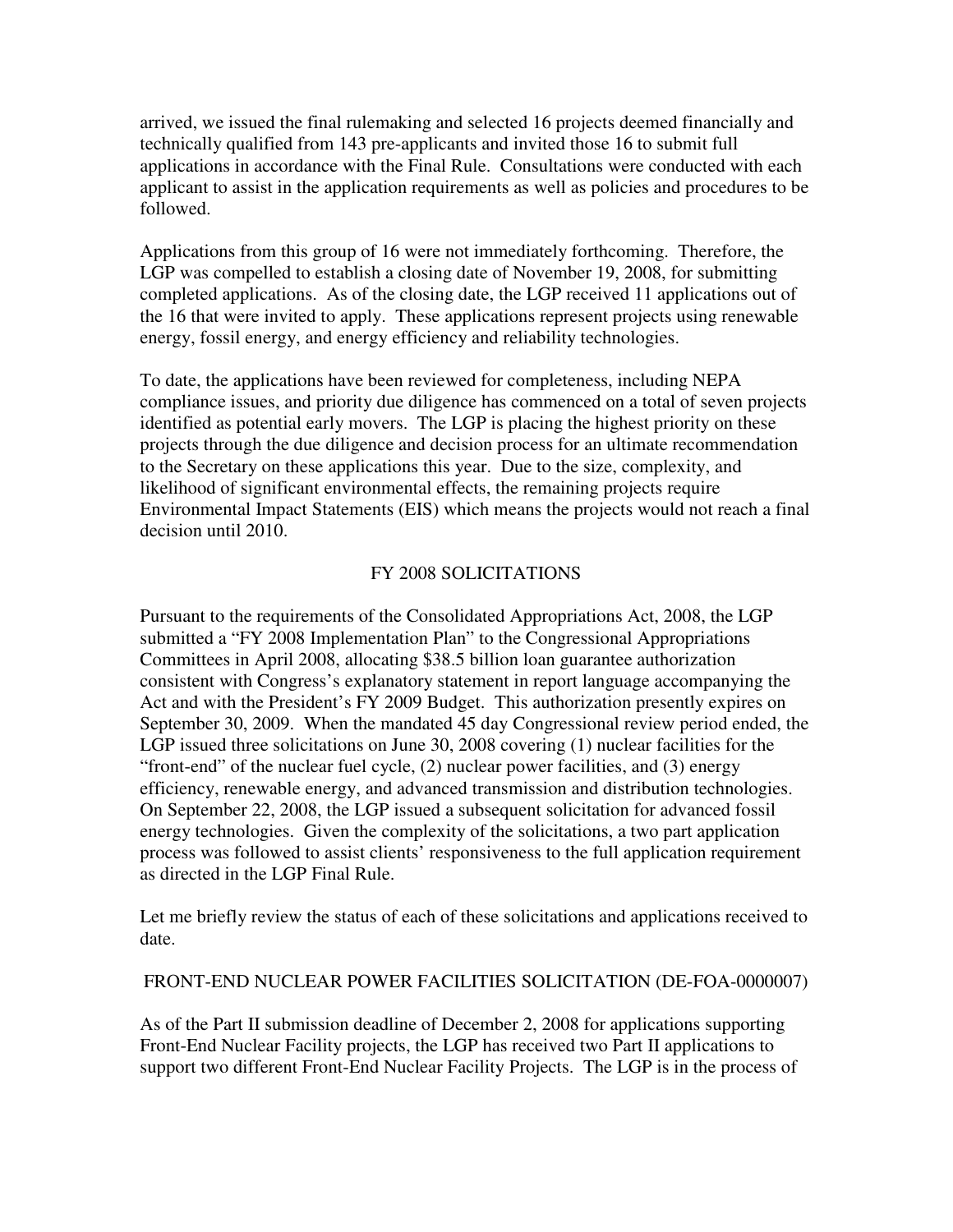completing its due diligence on both projects with the expectation of having a final determination in the near future.

# NUCLEAR POWER FACILITIES SOLICITATION (DE-FOA-0000006)

As of the Part II submission deadline of December 19, 2008 for applications supporting Nuclear Power Facilities, the LGP has received 15 Part II applications for 10 specific projects for federal loan guarantees.

In processing the Nuclear Power Facilities applications, DOE has applied a "self-determinant" system largely predicated upon each applicant's "readiness to proceed" as well as the overall financial strength of the candidates. Throughout the process, we have been in communication with the applicants, sharing their strengths and weaknesses as well as identifying a relative ranking compared to other applicants. After two ranking reviews we are focusing our efforts among those applicants most qualified to proceed. We are initiating full due diligence among a selected number of the applications.

It is important to note that we cannot enter into loan guarantee agreements relative to any of the projects until the Nuclear Regulatory Commission has issued the Construction and Operating Licenses (COL) which are expected to begin being issued in 2011.

# FOSSIL ENERGY ADVANCED TECHNOLOGIES SOLICITATION (DE-FOA-0000008)

As of the application submission deadline of December 22, 2008 for fossil energy advanced technologies, the LGP received eight Part I applications supporting eight different projects. Two of the projects are advanced coal based power generation and the balance are industrial gasification projects focusing on coal to liquids, petcoke to liquids, petcoke to synthetic natural gas (SNG) and coal to SNG.

Part II application submissions are due March 23, 2009. In the meantime, the LGP is in active consultations with the applicants to determine overall credit worthiness, "readiness to proceed", and environmental benefits.

## ENERGY EFFICIENCY, RENEWABLE ENERGY, AND ADVANCED TRANSMISSION AND DISTRIBUTION TECHNOLOGIES SOLICITATION (DE-FOA-0000005)

The application deadline submission date for the energy efficiency, renewable energy and advanced transmission and distribution technologies solicitation is February 26, 2009. The deadline for Part II applications for large-scale integrated renewable projects is April 30, 2009. The LGP is fully prepared to move expeditiously as possible yet in a careful deliberate fashion to bring those projects identified as early movers to the due diligence and approval process.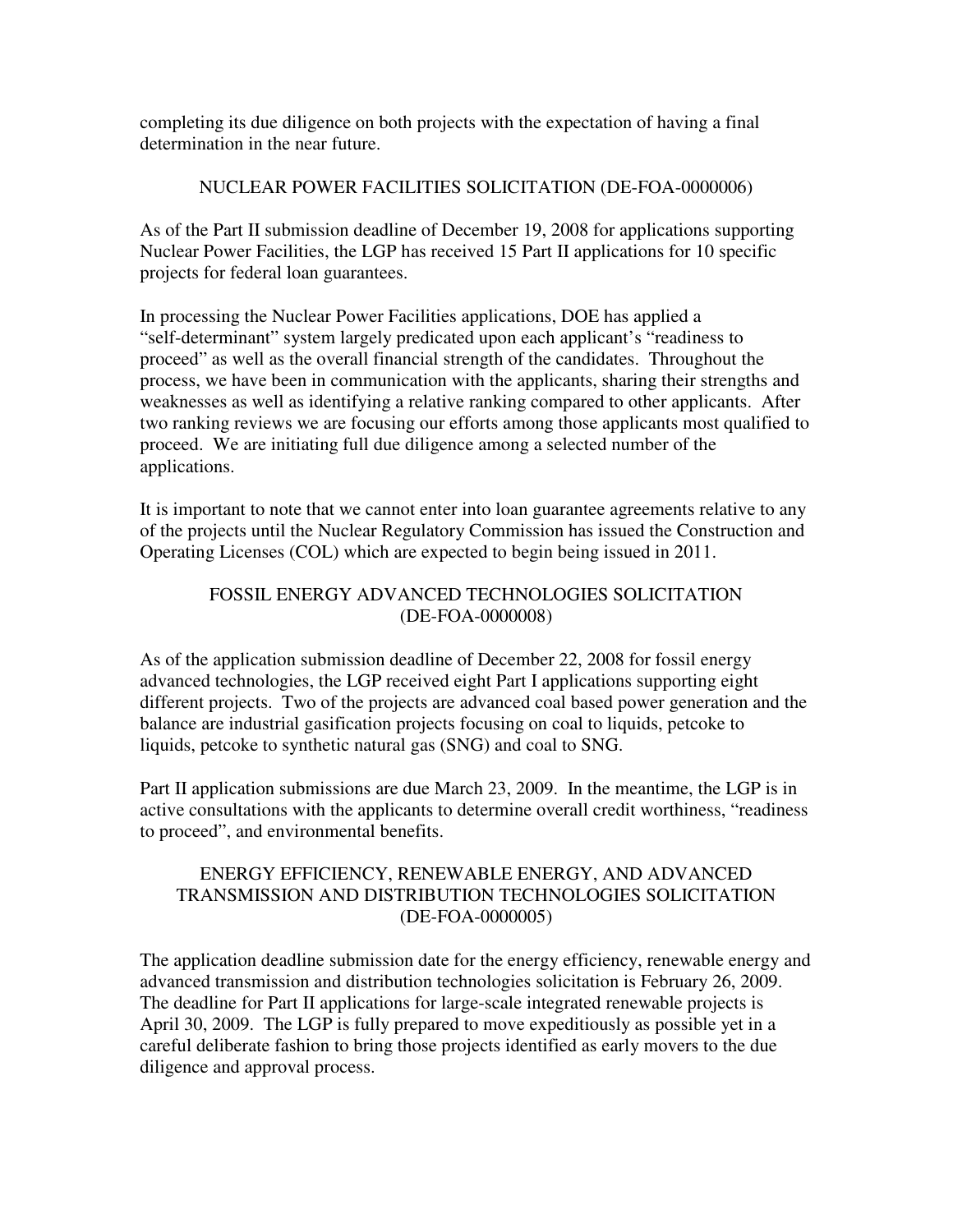### **STAFFING**

As of today, a cadre of seasoned professionals with extensive energy experience, principally in project finance, have been hired. Currently, 18 full-time equivalent employees are on board and they are augmented by 11 contractors for a total of 29 people. The LGP is continuing to recruit and hire qualified personnel of the highest caliber, as expeditiously as possible, to complete the project evaluation, environmental compliance with a focus on NEPA, due diligence, credit underwriting and monitoring and oversight activities. I might note that while operating under the terms and conditions of the FY 2009 Continuing Resolution, the Loan Guarantee Program is constrained in its ability to achieve the necessary staffing requirements to complete the due diligence and credit underwriting for those applicants from the 2008 solicitations. We are hopeful that the requested funding will be appropriated by March so that we can avoid delaying the evaluation efforts.

I am very proud of the staff as it has accomplished a prodigious amount of work in a relatively short period of time while certainly keeping within the "best practices" of our industry.

I would like to emphasize to the Committee that we represent entirely new skill sets, including project financing, credit underwriting and risk analysis to the Department's personnel force. We have striven to assimilate ourselves efficiently within the Department. In addition, we have aggressively reached out to establish interagency working relationships as we have broken new ground in the implementation of this important program.

As in any new organization, we have learned much and desire to increasingly do better. We know the industry is anxious for us to approve the initial loan guarantees. We are committed to an effort that produces quality loan guarantees while being mindful of responsible due diligence efforts throughout the vetting process. We are particularly mindful of the earlier experience of the Department's Loan Guarantee Program in the latter 1970's and to learn from those experiences. Then as now, the economic uncertainty and the significant risk to taxpayers require us to be very diligent and careful in our credit underwriting activities.

Since the receipt of completed applications in November 2008, the LGP staff has focused on expediting necessary and essential processes with the objective of issuing well structured loan guarantees to technically and financially sound projects.